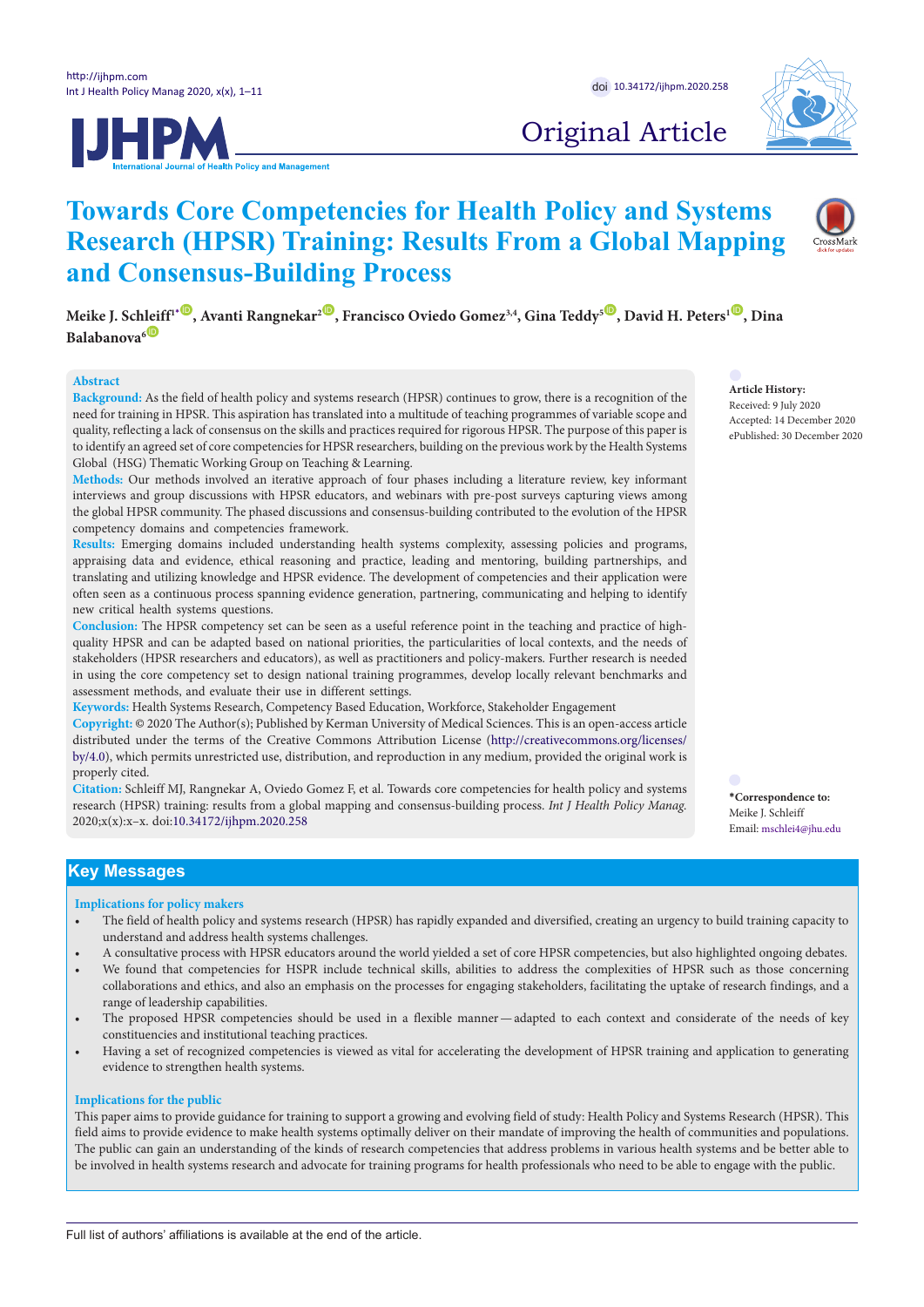## **Background**

Health systems everywhere are facing unprecedented challenges as they seek to respond to ageing populations, changing patterns of disease, new technologies and models of care, and catastrophic events such as the coronavirus disease 2019 (COVID-19) pandemic. Health inequities are also persisting. More concerted efforts and collaborative research are needed in order to strengthen health systems and achieve the Sustainable Development Goals (SDGs).<sup>1-3</sup> Health Policy and Systems Research (HPSR) has emerged as a scientific field that seeks to generate and apply evidence to support efforts to strengthen health systems.<sup>4</sup> HPSR is defined as "... a field that seeks to understand and improve how societies organize themselves in achieving collective health goals, and how different actors interact in the policy and implementation processes to contribute to policy outcomes."4,5 HPSR aims to answer questions that inform policy and practice concerns and generate lessons for application in solving health systems challenges; the field draws on many established disciplines such as medicine, economics, anthropology, sociology, and public health and utilizes a range of methods to respond to the research questions identified.4,6 In recognition of the pressing demands on health systems, the field of HPSR has seen rapid expansion and evolution in recent years with the creation of HPSR courses and teaching programmes worldwide as well as communities of practice. Investments in HPSR training, particularly in low- and middle- income countries (LMICs), by governments and local development agencies has also contributed to this expansion.

Whereas significant gains have been made in HPSR methods and training, there remains large variability in what HPSR researchers do and how they should be trained. Health Systems Global (HSG), a membership organization of researchers and practitioners that seeks to strengthen HPSR, recently conducted an analysis of HSG conference participation and found progress in the breadth of content and geographical equity of participation.7 However, other analyses demonstrated that extensive gaps remain.<sup>8</sup> Importantly, the 55% of the HSG members who responded to the survey were involved in HPSR education activities at the time, bringing to attention the need to strengthen HPSR teaching and training of individual researchers and their organizations.

A 2014 mapping study of global HPSR teaching capacity demonstrated that training opportunities, though numerous, were concentrated in few geographic regions and the scope and modalities of HPSR training and additional assessment show similar irregularities.<sup>9</sup> This and other studies demonstrated a lack of consistency within the field of HPSR teaching.<sup>9,10</sup> The Collaboration for Health Policy and Systems Analysis in Africa's (CHEPSAA's) work<sup>12</sup> and HSG's repository of teaching and learning resources ([http://courses.healthsystemsglobal.](http://courses.healthsystemsglobal.org) [org\)](http://courses.healthsystemsglobal.org), which includes CHEPSAA, KEYSTONE, and other pioneering HPSR training offerings, demonstrated there is still limited agreement on what the unique characteristics of HPSR are, and about what distinguishes this field from other broader areas such as global health, health services research or public health.11,12 What is evident is the huge variability as well as richness of HPSR training that currently exists. When also

accounting for HPSR programmes in high-income settings, a lack of coherence across the field becomes apparent.<sup>9,13</sup>

One route to respond to this capacity gap is to develop a competency framework, or a set of competencies which are often organized under "domains" or categories, for HSPR in order to support the development of HPSR training programmes on a wider scale. A competency is the ability to apply a set of related knowledge, skills, and abilities needed to successfully perform core work functions or tasks.<sup>14</sup> Building on the advances in competency-based education domains for global public health,<sup>14-16</sup> a package of core HPSR competencies can provide a point of reference for establishing high-quality education and training standards. Competencies provide comparability of desired outcomes and articulation of capabilities that researchers who complete training programmes should have across contexts. They can also provide the basis for critical review of curricula and be adapted for specific target audiences. Competency frameworks can be used as a resource and pragmatic starting point to accelerate the development of country-specific HPSR teaching offerings, such as where there are demands for scaling up national training programmes.

This paper seeks to address these issues by providing guidance on the core elements of what HPSR researchers should be able to do. The competencies are aimed at researchers who lead, conduct and communicate HPSR research. As HPSR is usually taught at later stages of graduate or postgraduate training, a working level of research competency is assumed. We seek to make recommendations for a set of HPSR competencies which can underpin countryor institution-specific HPSR training programmes and be tailored to specific contexts and target audiences.

## **Methods**

<span id="page-1-0"></span>We undertook a stepwise approach, with data collection and analysis occurring in four phases, resulting in a set of interim products (see [Figure](#page-1-0)). Each phase focused on a different kind of input and revision of the competency framework. First, we explored previously established HPSRrelevant competency frameworks that have been used in different contexts, and then proceeded with a series of phased engagements with an increasingly broad audience to build consensus and validate findings among the Teaching and Learning Thematic Working Group (TWG) within HSG as well as HSG membership and additional HSPR networks. The TWG ([https://healthsystemsglobal.org/thematic-groups/](https://healthsystemsglobal.org/thematic-groups/teaching-and-learning/) [teaching-and-learning/](https://healthsystemsglobal.org/thematic-groups/teaching-and-learning/)) is a group of global researchers and experts with experience and interest in teaching and learning for HPSR, which convenes periodic activities, contributes to HSG's bi-annual conference, and maintains a listserv and repository of teaching and learning resources for HPSR. Our approach was iterative, enabling dialogue—not only on the focus and structure of the competency framework, but also on how it will be applied in practice to ensure buy-in from key stakeholders. We adapted our approach based on the experiences and results of each phase in order to achieve these goals.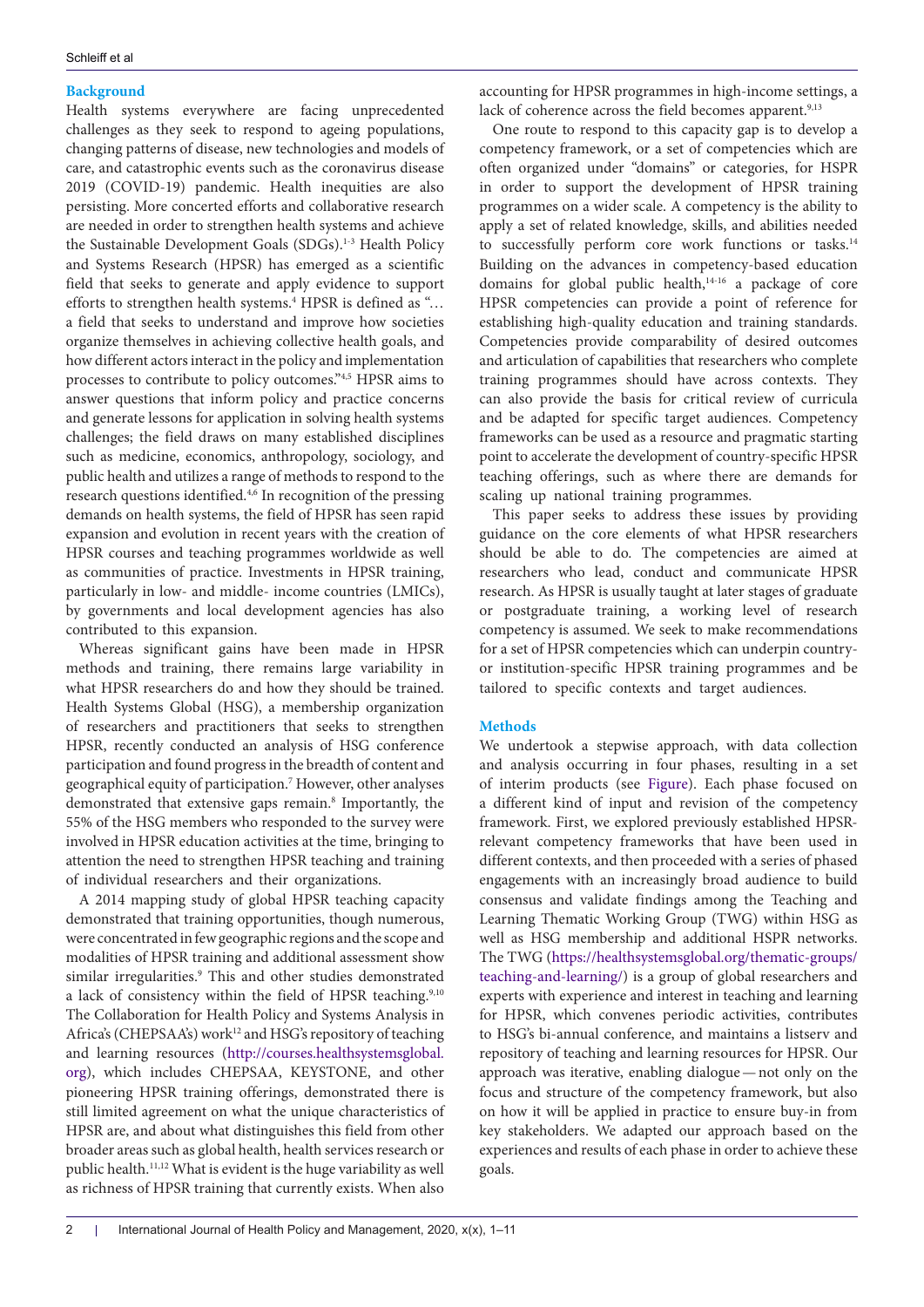

**Figure.** Summary of the Iterative Review and Analytical Processes Utilized in This Study. Abbreviations: TWG, Thematic Working Group; KIIs, key informant interviews.

#### Phase 1: Scoping of HPSR Competency Frameworks

We conducted a scoping review of existing competency sets in the fields of global health and public health, which have relevance to HPSR due to the overlap of these fields with HPSR.15,16 Given our target audience, we looked in particular at existing frameworks geared towards graduate and postgraduate audiences that included a component of research and/or analysis.15-18 A preliminary HPSR competency domain set was developed through thematic analysis of existing competency frameworks, identification of the convergence and divergence between them as well as knowledge of the field of HPSR training. For the latter, we used the HPSR training database<sup>12</sup> and mapping of HPSR courses and institutions<sup>9</sup> as a sampling frame to select all HPSR courses that utilized competency-based teaching or assessment. Our mapping study had previously identified that  $11\%$  (n = 18) of HPSR courses and trainings included competencies while 76% of institutions ( $n = 131$ ) indicated that competencies existed at the programme level but were often not specific to HPSR.<sup>14</sup> An initial draft set of global HPSR competency domains was developed to serve as the basis for discussion and input during the following stage. In addition, we employed snowball sampling to identify courses or other training programs at well-recognized centres of expertise in HPSR to identify competencies through posted information as a part of journal and working papers, websites and repositories. These included major HPSR programmes, in particular CHEPSAA, which had previously developed competencies for its own HPSR training programmes.<sup>10,19</sup>

## Phase 2: In-Depth Interviews With Key Informants

We sought to gain a detailed understanding of the field of HPSR and to solicit insight about integral HPSR competencies through in-depth interviews with diverse leaders who are actively involved in teaching HPSR. Thirteen in-depth interviews with key informants were conducted between August 2017 and March 2018. Informants were purposively selected after a careful search the HSG training database, our prior mapping exercises, and our professional networks to identify respondents with leading roles in designing, teaching and managing HPSR programmes. They were selected based on identifying key centres of expertise regarding competencybased education in fields related to HSPR and delivering institutionalized HPSR training programmes, and also identified by peers who rated them as highly qualified and engaged in HPSR teaching activities.12 The interviews had two parts: first, respondents were asked about their aspirations for HPSR training programmes including desired impacts and how to address current capacity gaps, how competencies are utilized across programmes that they are involved with, how existing competencies are being utilized in HPSRrelated programmes within institutions, and on how a set of competencies for HPSR could or should be differentiated from public health or global health, given areas of overlap identified in Phase 1. During the second part of the interview, the respondents discussed the initial competency domains and provided feedback based on example frameworks as well as their experiences as educators in HPSR.

All interviews were transcribed and reviewed. Two study team members (MS and DB) reviewed and analysed all transcripts and notes thematically and identified key topics associated with the study aims as well as illustrative quotes that best reflected the predominant respondents' views. Divergent views were included to indicate areas where further consensus and research was required. The analysis compared the perspectives of respondents from high-income and LMIC in order to ensure that we captured any differences in perspectives based on these different contexts. Findings from these interviews, including on the issues that frame the state of the field of HPSR and the more general themes related to the field are presented in the results section. The competency domains were revised based on findings from these interviews.

## Phase 3: Expert Consultations

The initial competency domains and draft competencies were further revised following a series of consultations with experts and practitioners in the field of HPSR training to conduct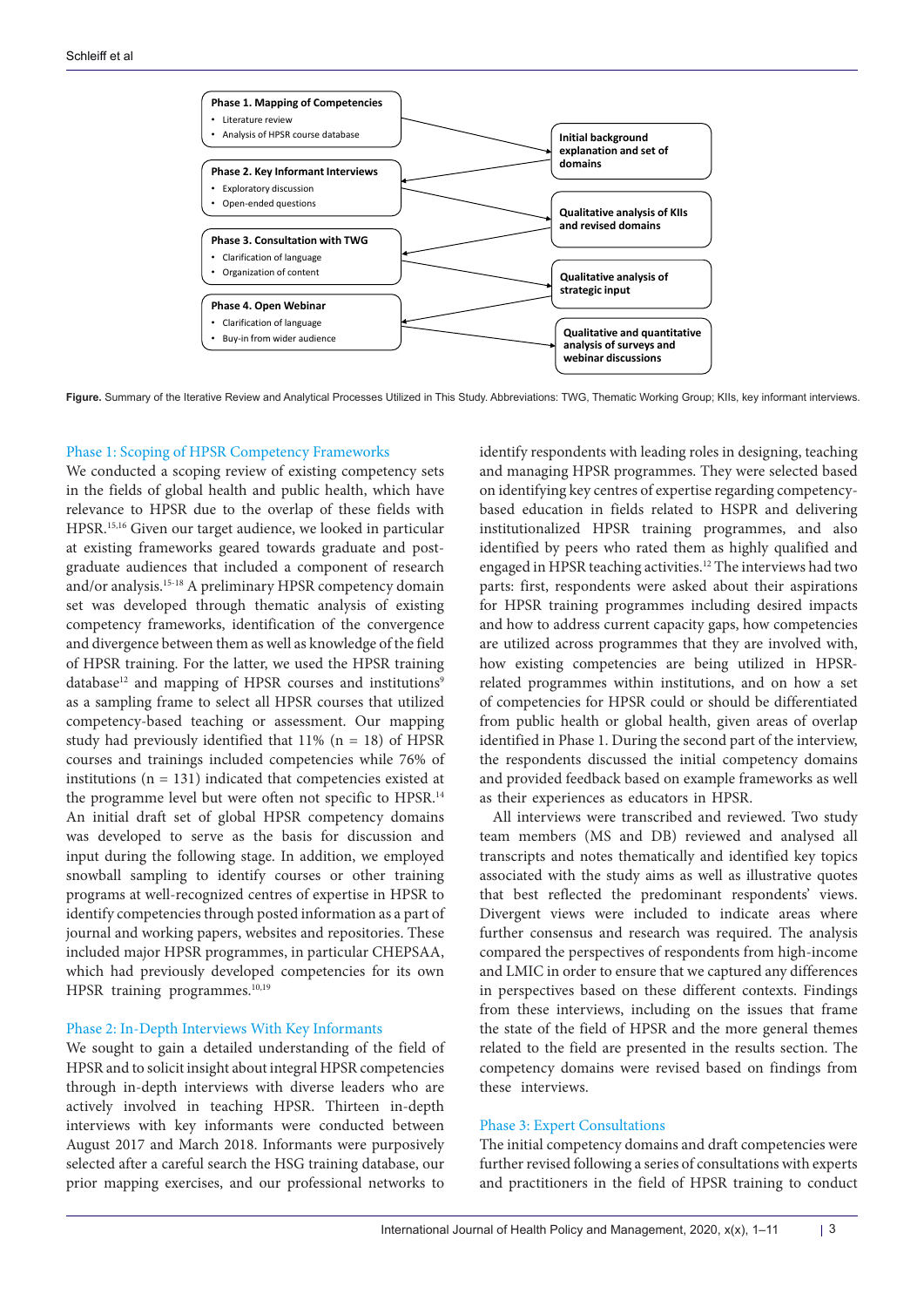a framework analysis of the drafted competency domains and specific competencies.20 This included a presentation and open discussion of preliminary findings at a session on building capacities for resilience in LMICs at the European Public Health Association conference in November 2017, which included participants from across the European region representing academic institutions and practitioners. Further consultations were held in May 2018 with HSG's Teaching and Learning TWG's Strategy Group including the founding co-chairs of the TWG, a representative from the World Health Organization (WHO), representatives of several leading HPSR institutions and networks, including CHEPSAA, and representatives of the HSG society leadership. This group represented different geographical regions—including LMIC and high-income settings—and diverse disciplinary training backgrounds though all had teaching experience in HSPR. The draft competency domains and the organization of the specific competencies were discussed via a conference call during which detailed notes were taken; and each participant provided substantive written feedback after the discussion. All inputs were analysed thematically, and key recurring points were systematically incorporated into a revised draft of competency domains and related competencies under each domain.

# Phase 4: Open Webinar and Presentation at HSR Symposium

At the final stage, we sought exposure and feedback from a broader audience of HPSR researchers and educators. In July 2018, a webinar was held for HSG members which involved a self-selected group of participants who were either teaching or leading HPSR training programmes or planning to develop training for HPSR in the future. The webinar was promoted via HSG email groups and listservs, LinkedIn, and the HSG newsletter, and experts/leaders of teaching and learning HPSR were also individually invited. The aim of this final phase was to receive feedback on the competency domains and the proposed specific competencies under each domain in order to highlight the highest priority areas.

The webinar methods drew on modified e-Delphi techniques to establish consensus on the competency domains and initial draft of competencies. This process has a long history in developing a clinical consensus and it is increasingly applied achieve consensus in health policy development.<sup>22</sup> This involves typically developing questions through qualitative research and a literature synthesis, and discussion between rounds of anonymous voting.21,23 The modified Delphi technique used in this study was appropriate because the consensus on some competency domains took time to develop and a significant learning process unfolded for many of the participants as they considered each other's views. The webinar involved two rounds of survey questionnaires, one before and one after the interactive webinar. The anonymous pre-webinar survey (see [Supplementary file 1](#page-9-0) for the full survey tool) was distributed to all 59 webinar registrants using Google Forms; 19 responses were recorded. The survey was divided into two parts: (1) the significance of each domain to the field of HPSR and (2) the significance of a list of specific competencies within each domain to the field of HPSR.

Participants were asked to rank each domain on a Likert scale and to provide comments under open-ended questions. The pre-webinar survey sought to provide inputs to help revise and restructure the competency set ahead of the webinar and to identify priority topics related to the competency set to be addressed during the webinar. After the discussion, some domains were merged as they were seen as overlapping and others were rephrased.<sup>23</sup> The post seminar survey was shorter and included a more refined version of the competencies – this modification was required to reflect the evolving and diverging views – with many participants forming their views during the engagement process. The inclusion of online 'live' discussion was valuable to capture the richness and enable deeper understanding of the justification for the choice of competency domains and competencies and to understand if the consensus was genuine<sup>24</sup> In the anonymous post-webinar survey, respondents were asked to: (1) consider the domains and sub-competencies as a set rather than stand-alone, (2) prioritize competencies for mid-level HPSR researchers, and (3) consider each competency as having levels that are programme- or audience-specific. Further revisions to wording and to how the competencies within each domain were prioritized and presented were made. The overall competencies framework was adapted based on the feedback from the webinar and post-webinar survey. Fourteen out of 59 participants submitted post-webinar survey responses.

# **Results**

The final set of core HPSR competencies outlined in [Table](#page-7-0) evolved over the course of the phased research process. In this section, we describe the key findings from each phase, and then discuss the final competency framework that we developed as a result.

## HPSR Competencies Scoping (Phase 1)

The only model that fit our requirements of an explicit HPSR competency framework was the set of HPSR leadership capabilities and competencies by the CHEPSAA and specific to African Health Policy and Systems Research and Analysis (HPSR+A).25,26 It was fully developed and linked to specific elements of the training programmes and materials. The model was designed for an African context, but with wider relevance as it operationalized elements covered in the learning objectives of other HPSR courses. For these reasons it was chosen as a reference model. After canvassing a broad range of potential competency frameworks, two further relevant frameworks were identified: the global health competency model developed by the Association of Schools of Public Health and the Education Committee's Master's degree in Public Health core competencies.<sup>16</sup> Although not specific to HPSR, both have significant overlap with HPSRfocused course, CHEPSAA as well other courses (as reflected in the learning objectives).

The three competency frameworks were useful as a reference for developing an initial HPSR competency set primarily due to their similarity in content, and appropriateness given our research aim and target audiences. The emphasis and organization of the domains across the frameworks differed,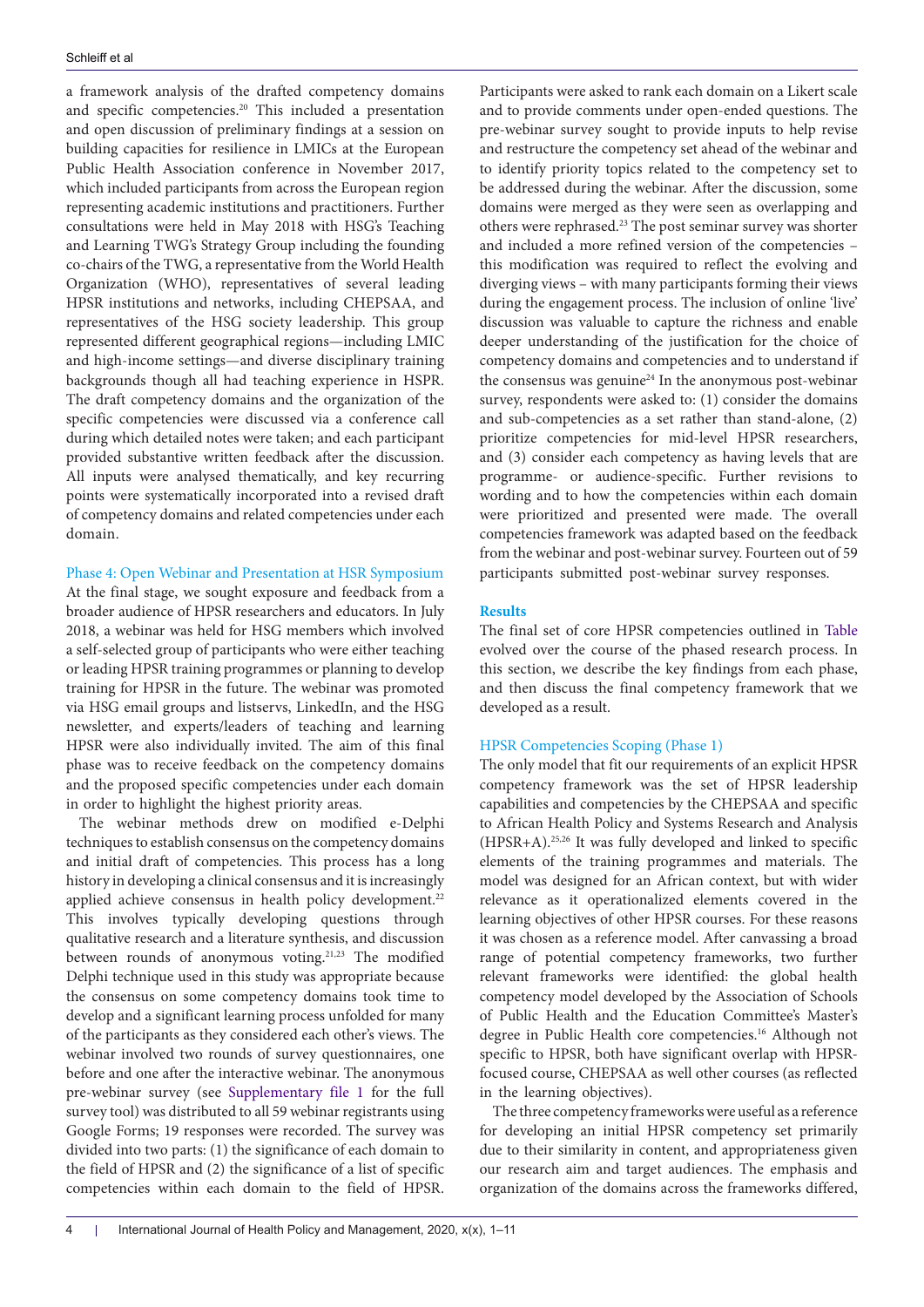however, and provided a useful basis for deliberation about what is needed in a framework for HSPR. In all three frameworks, the competency domains and detailed competencies under each domain were organized in a table format and one also had a visual representation. The CHEPSAA framework took a unique approach to organizing the content and presentation of the domains and sub-competencies within domains. This framework was developed to support leadership training for HPSR and therefore emphasized personal qualities including communications and listening skills, writing and teaching skills, networking, and research skills. Similarities in the audiences of the different frameworks served as an additional rationale for selecting the three samples as a basis for the development of the HPSR competencies. While Association of Schools of Public Health's model is geared towards master's level public health students, CHEPSAA's framework is geared towards early career researchers including graduate students and post-graduate professionals.

## Qualitative Interviews (Phase 2)

The in-depth interviews provided important context on the state of the field of HPSR and several fundamental considerations to inform how the HPSR competency framework and training strategies going forward fit into the overall growth and evolution of the field of HPSR. They focused on the priorities for the HPSR competency domains in the context of broader considerations for the state of development of the field of HPSR and whether the field itself is "ready" to have a set of competencies. The interviews also discussed the role of HPSR researchers in producing findings but also communicating and engaging with different constituencies to inform policy, and the potential challenges for meaningful and consistent assessment across competencies. Below, we present key emerging themes.

## *HPSR: An Evolving Field that Requires Modern-day Skills*

Multiple respondents perceived the field of HPSR as young and continuously growing, building on two decades of dramatic change. As such, the capacity needs of the field have evolved and will continue to do so in the years to come; thus, the competency framework needs to build from a deeper understanding of the evolution and diverse application and priorities across users and contexts. Perceptions are changing around the value and role of HPSR, though lingering critiques and traditional perspectives remain:

*"We had a group of traditional professionals—important researchers. They were old fashioned—from the reform in the 1980s. They were more political than scientific. Now, new researchers can balance these skills better. We had a tension between these groups. After some crisis, we are in the direction of a civilized consensus within the institution. It is good for students to see these different points of view we don't want to protect them. It is a good, more consistent direction from a scientific point of view and also considering the...reality as it is now"* (LMIC, academic).

As the next generation of HPSR researchers is trained, emphasizing the historical trajectory, the potential for growth, and the value of the HPSR field can help guide continued evolution and growth.

Respondents offered both larger philosophical as well as specific skill-oriented perspectives on what the particular challenges and opportunities of working in HPSR are and the associated skillsets needed. While the field draws on many different disciplines including global health and public health, there was agreement that the kind of questions that HPSR aims to address as well as the kind of impact that it can yield present unique opportunities but also challenges:

*"[HPSR] takes quite extraordinary individuals. It is not enough to have excellent epidemiologists with wonderful designs that sit at the computer and deliver great reports published in wonderful papers. There is something more with the best in HPSR, and we need to be very careful with this. It is not people like me, it is people in the new generation. The new generation, we expect to get both solid competence in mixed methods with some focusing on both sides, but you also want them to have communicative competence and leadership attributes"* (HIC, academic).

Ultimately, as the HPSR community continues to explore what sets it apart and also how best to integrate with diverse stakeholders and respond to real-world challenges, there should be continued efforts to more clearly articulate the added value of high quality HPSR and the skills and knowledge that are required to deliver it.

## *The Role of Disciplinary Skills in a Multi-Disciplinary Field*

Ultimately HPSR is considered to involve 'social research' competencies. However, respondents offered different perspectives on the appropriate role for prior disciplinespecific training and specific disciplinary backgrounds that may be well aligned to enable high quality HPSR. This was important as we developed the competency framework and considered what prior knowledge and skills could be assumed for graduate-level and professional learners in HPSR. While having expertise in a particular discipline can be quite valuable, being able to understand, appreciate, and listen to ideas and considerations across disciplines was generally seen as being at the core of effective HPSR:

*"There isn't one blueprint. Everyone brings their own unique background and context with them. There is not a core HPSR training—you "arrive there" from elsewhere and bring that background with you. We cannot be prescriptive about what this prior background should look like because it is very individualized"* (LMIC, academic/international advocate).

Respondents also provided differing perspectives on the appropriate or desirable backgrounds for HPSR, but generally saw the value in having an in-depth background in at least one discipline. Furthermore, respondents agreed on the benefits of engaging with colleagues and drawing upon different disciplines in order to most effectively ask questions and understand complex health system problems. One respondent drew a parallel between how a family physician needs to understand enough about other specialties in order to know when to refer a patient for additional tests or treatment, and whether a similar kind of thought process can be applicable to HPSR.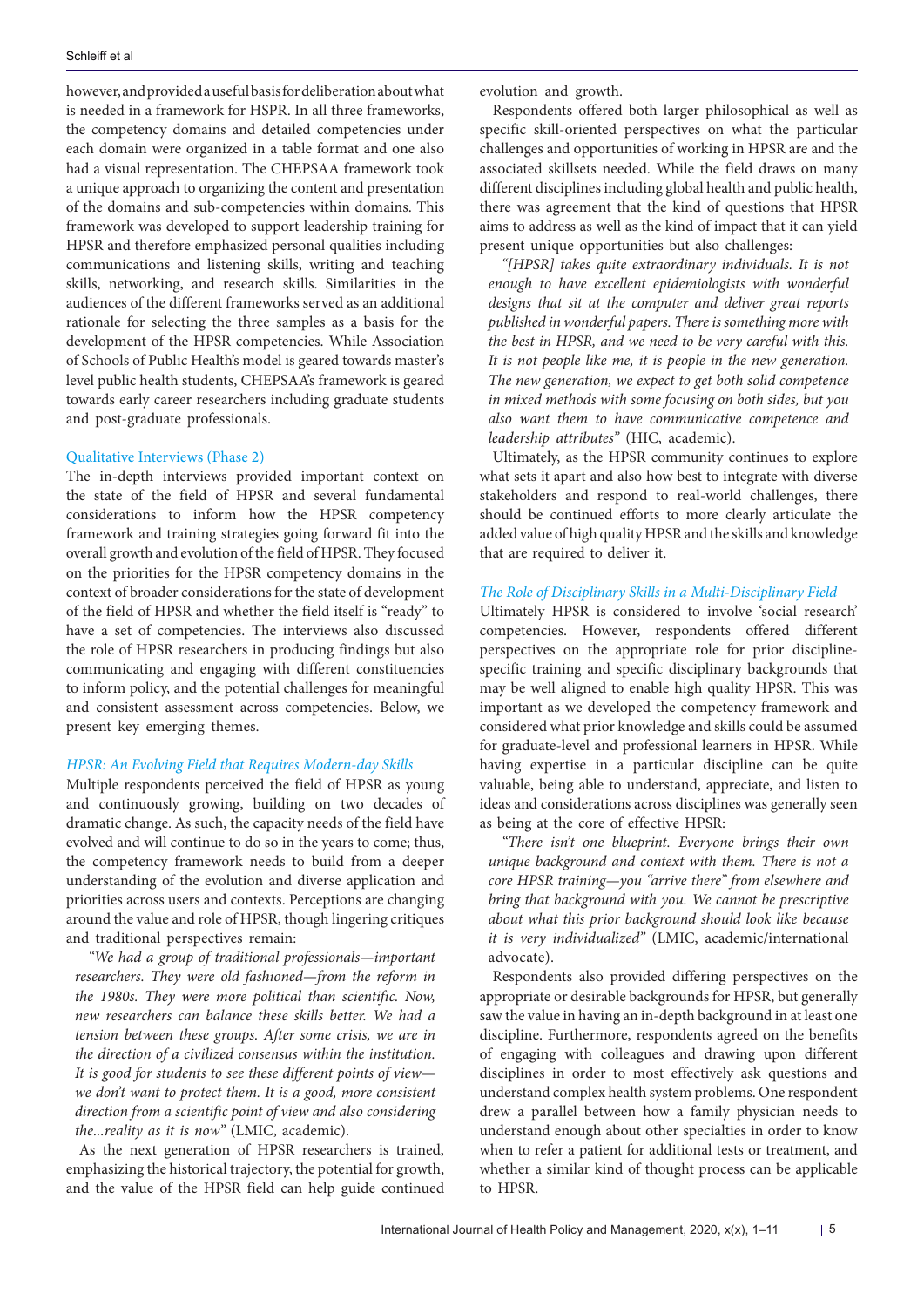Some respondents argued to avoid pitching different disciplines against each other and instead finding ways to draw on many of these in a training programme, enabling the students to grapple with real-life issues:

*"If someone is coming into the field of HPSR, they are often trying to lobby for their piece of the pie or your approach to things. If someone has never come across any economics, for example, before and it has never been part of their training, it is an enormous battle to first of all educate that person and then you've got to convince them…If you're talking to someone with the background who has covered all of the technical pieces, they will say, 'oh, yes, I can see your point.' And then you can move to the crux of the matter*" (HIC, academic).

# *Role of Researchers in Communicating and Using Evidence From HPSR*

Respondents provided several perspectives on the roles and responsibilities of researchers in engaging with other stakeholders to ensure effective communication and use of evidence produced through HPSR. While there is a broad debate on the importance of closing the gap between generation and use of evidence, the need for the HPSR competencies to include both these aspects came out as a common theme as an essential component of HPSR. Differing perspectives came out in both the key informant interviews and also in the Phase 3 survey results. Some felt that this was a core aspect of HPSR, while others felt it was an important role for researchers in general and not unique to HPSR. There were also differing perspectives on to what degree HPSR researchers should engage in advocacy and what kinds of added value and/or biases this might result in:

*"When I was a senior advisor to the minister, frequently we had to welcome people from academia and other places who wanted to show us results from studies, and the conclusion at the end was: 'So what?' 'So what do you expect us to do with this knowledge now?'…And the most common answer we would get is: 'I am a researcher. …I just deliver the information'"* (LMIC, public sector).

Overall, respondents felt that it was valuable for HPSR researchers to engage in the full cycle of research, including translation into practice and engaging other relevant stakeholders. However, best practices to undertake this process at different levels and the degree to which HPSR researchers have ethical or professional obligations to be advocates and focus on knowledge translation versus generation were areas of continued debate.

#### *Consensus-Building (Phases 3 and 4)*

Given the novelty and contestation of the competencies for the field of HPSR, findings from the qualitative interviews suggested a strong interest and enthusiasm for continuing dialogue around competencies. As we solicited perspectives from key stakeholders, our learning through phases 3 and 4 included (1) validation of the utility and the demand for such a general framework to guide individual countries, organizations, and leaders in developing HPSR curricula as well as (2) convergence around several ways of framing the

relationships between the competency domains as well as (3) what makes training for HPSR unique. We report the findings from phases 3-4 in tandem as they built upon each other and took place somewhat concurrently.

During our TWG's strategy group meeting, participants provided feedback regarding definitions and differentiating between competency domains, orienting sub-competencies towards higher levels of Bloom's Taxonomy appropriate to our target audiences, and considering the ability to assess competencies within each domain. We filled gaps identified by the strategy group and in response to questions and ideas from conference participants. For example, we added additional competencies under the domain related to assessment of health system policies and programs as well as under ethics in order to enhance the focus of the framework on considering the complexities of working with a range of stakeholders to design research and ensure that it would benefit the desired target audiences – particularly vulnerable populations. There was also a focus, particularly with participants at conference sessions, to test direct application of the competencies into contextually relevant HPSR training programmes and continue to revise the framework based on that experience.

The webinar with HSG members was a central point for consensus building as it included a broad base of participants, including educators and programme leaders but also recipients of HPSR training. The webinar resulted in a rich discussion and generated new perspectives and insights, including the option of thinking about the competencies as an iterative cycle that learners and researchers follow from understanding health systems contexts and identifying research questions through to dissemination and uptake of research findings. Another key recommendation was about the value of structuring the competencies not as a list of standalone knowledge and skills areas, but in relation to each other and as a part of an inter-related package of competencies needed for effective HPSR work. Illustrative of this evolution was the pre- and post-webinar survey, where respondents did not rate all the competency domains as equally important to the field of HPSR and provided insightful comments as to the reasons for this and the changes in their views before and after the webinar. Respondents were asked about the relevance of each domain to the field of HPSR; responses were divergent as the "lead and mentor" and the "building partnerships and networks" domains were rated as less highly relevant to HPSR in the post webinar survey compared to the prewebinar survey responses. These findings are in contrast to many of the key informants' perspectives, which instead put embeddedness, leadership, and collaborative work at the very heart of the field of HPSR.

The different priorities observed in engaging with multiple stakeholders during Phases 3-4 highlights that HPSR competency domains have different relevance across contexts and apply to different types of training leaders and audiences. Thus, the weights and importance of particular domains and their competencies will vary in each setting, and it is not possible to derive a single definite answer that works for all audiences and learners in HPSR. Ultimately, the competency domains identified through this study reflect a consensus on a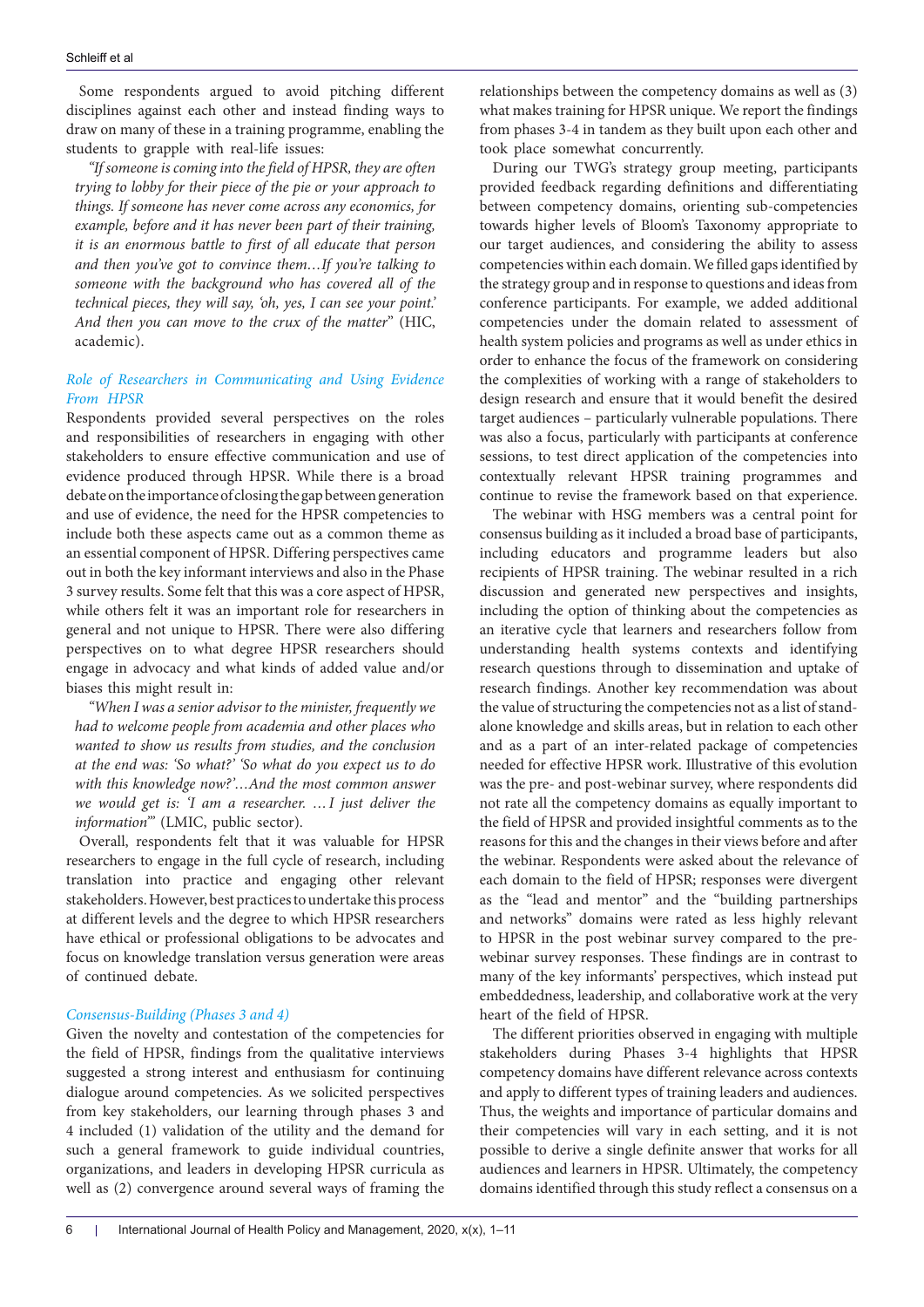global reference point, but they can and should be adapted to specific contexts and be flexible to audience needs.

# *HPSR Competency Domains and Core Competencies: A Final Set*

Although each competency may relate to other disciplines and fields in global health or public health, the study participants identified that the HPSR competencies related to specific knowledge, skills and work practices in the field have to be taught and applied as *a coherent set* that underpins rigorous HPSR.

The final competency framework ([Table\)](#page-7-0) was considered to be a set of core HPSR competencies by HPSR training programme leaders and respondents actively involved in designing and providing HPSR offerings. The table provides explanatory descriptions of each domain as well as the set of competencies that fall under each one. An important caveat is that there are differences in what competencies mean for different disciplines and in diverse settings; HPSR training programmes need to adapt their competencies to fit these different contexts. While they will have differing relevance across contexts, they can serve as a reference point for the continued development of HPSR training initiatives. Ultimately, these domains reflect a conceptualization of the role of researcher as either being a detached observer or a leader and influencer of a rapidly developing health systems agenda.

The order of the competencies is not prescriptive, and the domains of the framework often do not get taught or utilized sequentially in practice; for example, leadership and mentoring can be valuable at all stages of a research process, and ethical considerations may arise at any time. The exact focus of the competencies and their sequencing will vary in each context to ensure best fit and outcomes. The framework can be seen as an analytical tool that can be adapted to diverse contexts, and which should follow and inform—and not dictate—the actual starting point, sequence of needs, and priorities for a particular audience.

Particular emphasis was given to the leadership role of HPSR researchers, which enables them to undertake a full cycle of HPSR, including the policy engagement and communication of findings towards generation of new research agendas. However, a common theme was the importance of coproduction of research and working together in partnerships and networks. Finally, the communication of findings to a wide range of stakeholders is a key domain of the HPSR competencies set, which in itself leads to knowledge update and a new cycle of generation of policy questions.

Importantly, there are a few overlaps between competencies in each domain and the methods utilized in each phase of the study elicited diverse preferences among the respondents therefore the grouping of competencies sets under each domain should not be taken to be rigid. For example, some competencies under the Domain 1 on understanding health systems are also relevant for Domain 6 on building partnerships and networks. In addition, Domain 5 on leading and mentorship relates to the final Domain 7 and communicating and translating knowledge as both rely on

foundational skills related to capacity strengthening and effectively engaging with peers, junior colleagues, and other stakeholders.

# **Discussion**

This paper sought to identify and describe a competency framework for HPSR drawing on qualitative data enquiry and consensus building exercises. This framework was viewed by participants as critical to the development of HPSR training programmes worldwide.

We acknowledge the following limitations. Given that HPSR training boundaries and priorities continue to be refined and evolved, we started from a very broad understanding of the field and of competency-based education, and purposefully aimed to capture a diversity of perspectives, including leaders in the field of HPSR globally as well as other key HPSR researchers with interest in training and learning. We sought to ensure diversity through conducting online events and providing opportunities for written feedback over periods of time, but may not have captured a full range of critical thinking on HPSR teaching and learning. We also did not capture a level of detail to specify the particular dimensions of current debates related to inequity, racism, sexism and gender inequities, and other social issues around diversity and inclusion that merit attention across educational endeavours. We also recognized that, while HPSR is a multi-disciplinary field, there was limited consideration of multi-sectoral research or the importance of specifically collaborating to answer research questions across sectors. These kinds of research questions are critical to inform the SDG agenda and we see HPSR starting to given attention to these issues.

Each phase of this study process yielded important and different feedback, which contributed to the final version of the competency framework. One of the most challenging aspects of the study was to carefully consider all of the inputs that were often significantly divergent and to work towards agreement. As the field of HPSR continues to grow, these competencies can serve as a basis for advancing debates about what competencies are required across contexts and to inform further research about how best to strengthen capacity for working within this complex field. As we saw during each phase of this study, the need to adapt and contextualize HPSR training in order to be responsive to the priorities of each health system is a central theme that came out even as we engaged with many respondents who had different understandings and experiences of the role and meaning of competencies to guide curriculum development. Further work is needed to refine how we describe and use competencies across contexts, and to also develop levels of achievement within each competency domain, or alternative approaches to assessing capacity strengthening across these domains. As the field of HPSR continues to be constructed and refined, delving deeper into the best ways to assess competence across the diversity of people engaged in HPSR is a challenge that requires additional work and is a valuable effort to ensure that the competencies included in the framework are as relevant and measurable as possible.

Our results demonstrated some important evolutions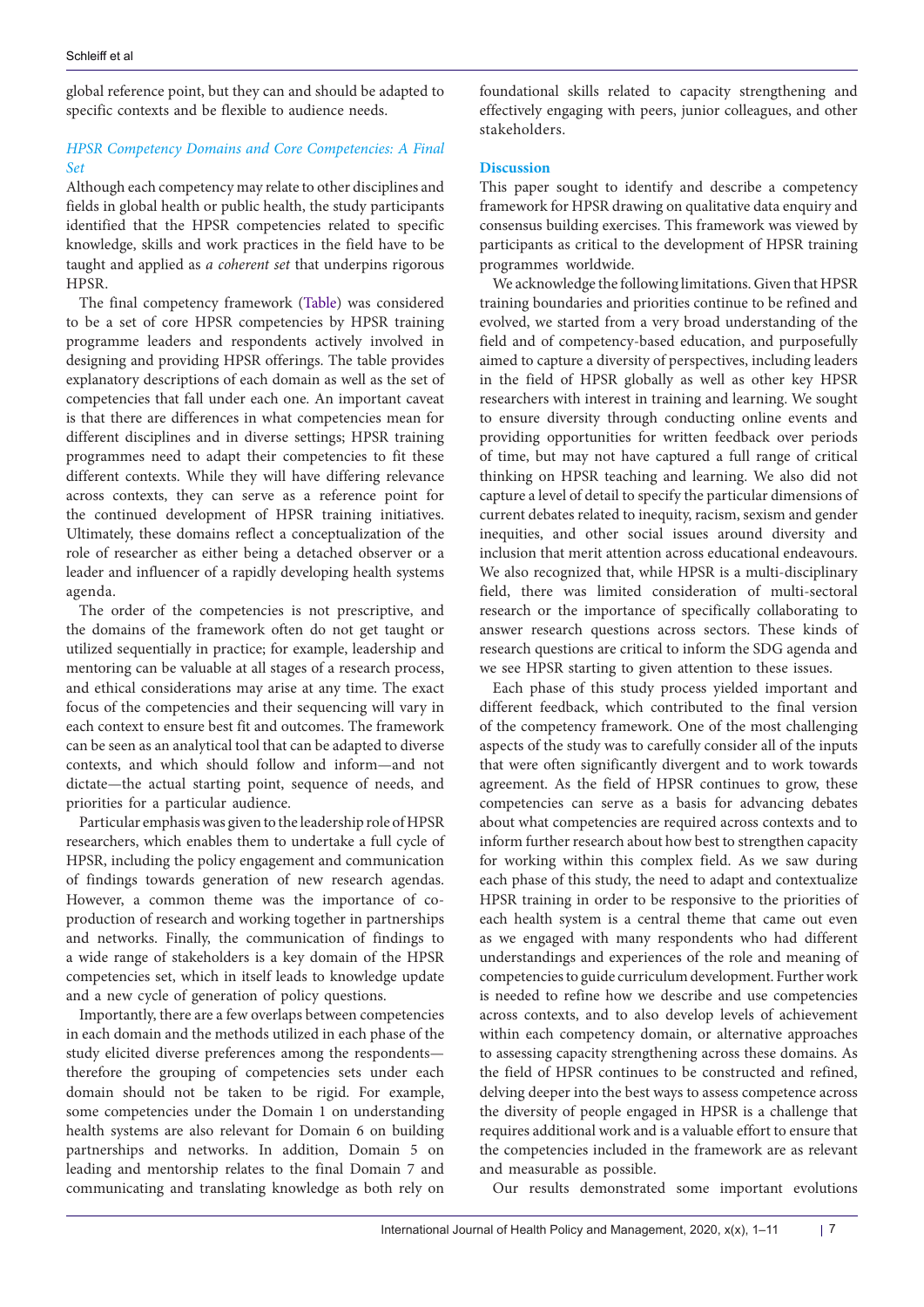**Table.** HPSR Researcher Competency Domains, Explanatory Domain Descriptions, and Suggested Competencies

<span id="page-7-0"></span>

|          | <b>Competency Statements</b>                                                                                                                                                                                                                                                                                                                                                                                                                                                                                                                                                                                                                                                                                                                                                                                                                                                                                                                                                                                                                                                                                                                                                                                                                                                                                                                                                                                                                                                                                                                                                                                                                                                                                                                                                                                                                                                                       | <b>Explanatory Descriptions</b>                                                                                                                                                                                                                                                                                                                                                                                                                                                           |
|----------|----------------------------------------------------------------------------------------------------------------------------------------------------------------------------------------------------------------------------------------------------------------------------------------------------------------------------------------------------------------------------------------------------------------------------------------------------------------------------------------------------------------------------------------------------------------------------------------------------------------------------------------------------------------------------------------------------------------------------------------------------------------------------------------------------------------------------------------------------------------------------------------------------------------------------------------------------------------------------------------------------------------------------------------------------------------------------------------------------------------------------------------------------------------------------------------------------------------------------------------------------------------------------------------------------------------------------------------------------------------------------------------------------------------------------------------------------------------------------------------------------------------------------------------------------------------------------------------------------------------------------------------------------------------------------------------------------------------------------------------------------------------------------------------------------------------------------------------------------------------------------------------------------|-------------------------------------------------------------------------------------------------------------------------------------------------------------------------------------------------------------------------------------------------------------------------------------------------------------------------------------------------------------------------------------------------------------------------------------------------------------------------------------------|
| Domain 1 | Understand health systems, their complexity, and<br>policy process                                                                                                                                                                                                                                                                                                                                                                                                                                                                                                                                                                                                                                                                                                                                                                                                                                                                                                                                                                                                                                                                                                                                                                                                                                                                                                                                                                                                                                                                                                                                                                                                                                                                                                                                                                                                                                 | As a starting point, HPSR researchers should have a deep understanding of the nature of health systems (context, actors, financing, organization, other functions,<br>including policy functions), and understand their nature as complex adaptive systems.                                                                                                                                                                                                                               |
|          | Competencies<br>Define health systems frameworks (theoretically or empirically derived) that can address health policy and program research questions in a comprehensive whole.<br>$\bullet$<br>Compare relationships between different actors in health systems (eg, patients, health workers, managers, politicians etc) in the context of societal contracts, power and agency.<br>$\bullet$<br>Analyse and evaluate complex interactions of elements and functions of health systems (functioning as subsystems), and how these affect policy processes.<br>$\bullet$<br>Embed governance, stewardship and leadership as cross-cutting functions when designing and implementing research on health systems.<br>$\bullet$<br>Deconstruct the policy processes that inform decision-making and relationships between multiple stakeholders in the health system.<br>$\bullet$                                                                                                                                                                                                                                                                                                                                                                                                                                                                                                                                                                                                                                                                                                                                                                                                                                                                                                                                                                                                                   |                                                                                                                                                                                                                                                                                                                                                                                                                                                                                           |
| Domain 2 | Assess health system-related policies and<br>programs                                                                                                                                                                                                                                                                                                                                                                                                                                                                                                                                                                                                                                                                                                                                                                                                                                                                                                                                                                                                                                                                                                                                                                                                                                                                                                                                                                                                                                                                                                                                                                                                                                                                                                                                                                                                                                              | HPSR professionals should be able to ask policy-relevant research questions, design research using a wide variety of theories, methods, and approaches, and<br>effectively carry out meaningful research on health-related policies, programs and interventions.                                                                                                                                                                                                                          |
|          | Competencies<br>Formulate policy-relevant research questions that capture and reflect the complexity of HPSR issues.<br>$\bullet$<br>Design research that captures the multiple dimensions of context (social and political environment, values and history) shaping policies and programs and their influence on health systems and health outcomes<br>$\bullet$<br>Apply relevant disciplinary or inter-disciplinary approaches (eg, from economics, policy analysis, epidemiology, implementation science, anthropology etc) while making connections to broader systems research<br>$\bullet$<br>theory and practice.<br>Integrate a wide range of theories, approaches (eg, systems thinking, implementation science, participatory research) and methods to develop questions of inquiry and design appropriate studies, including those<br>$\bullet$<br>addressing health systems complexities.<br>Assess the relevance of different sources and methods of data collection and analysis, building and managing teams able to apply an appropriate mix of research methods when answering HPSR questions, going<br>$\bullet$<br>beyond one's own disciplinary expertise.<br>Assess when mixed methods are required to answer the research question and to combine and analyse data from these.<br>$\bullet$<br>Integrate health systems research with analysis of and engagement with the underlying policy processes.<br>$\bullet$<br>Generate evidence to address a problem while accepting the iterative nature of the health system design and implementation processes.<br>$\bullet$<br>Analyse, evaluate and create strategies on how health system structures and policies can be: (a) designed, (b) implemented effectively and (c) adapted to overcome barriers and challenges (drawing on implementation<br>$\bullet$<br>research) while questioning conventions and assumptions. |                                                                                                                                                                                                                                                                                                                                                                                                                                                                                           |
| Domain 3 | Critically appraise data and evidence related to<br>health systems                                                                                                                                                                                                                                                                                                                                                                                                                                                                                                                                                                                                                                                                                                                                                                                                                                                                                                                                                                                                                                                                                                                                                                                                                                                                                                                                                                                                                                                                                                                                                                                                                                                                                                                                                                                                                                 | HPSR researchers should be able to organize, analyse, interpret, reflect on, communicate, and apply different kinds of data and evidence.                                                                                                                                                                                                                                                                                                                                                 |
|          | Competencies<br>Analyse data in transparent, reproducible, and robust ways according to scientific method.                                                                                                                                                                                                                                                                                                                                                                                                                                                                                                                                                                                                                                                                                                                                                                                                                                                                                                                                                                                                                                                                                                                                                                                                                                                                                                                                                                                                                                                                                                                                                                                                                                                                                                                                                                                         | Critically appraise and use evidence to address health systems problems or support policy development in different settings.<br>Apply principles of good quality data collection according to the scientific method and interpret how limitations in data collection affect interpretations about evidence in health systems<br>Synthesize knowledge obtained from across different disciplines (economics, epidemiology, anthropology, etc) to address real-world health systems issues. |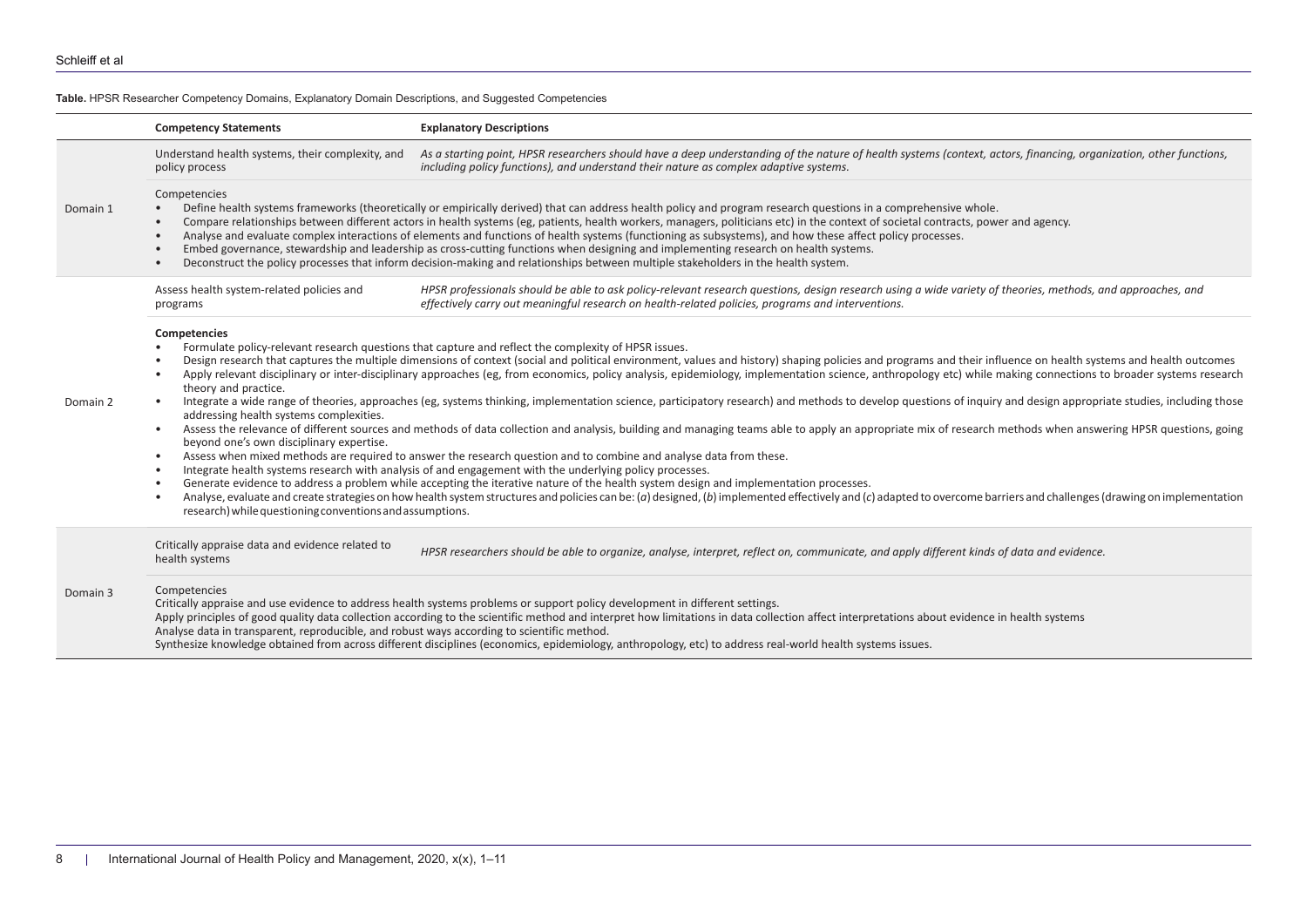**Table.** Continued

|          | <b>Competency Statements</b>                                                                                                                                                                                                                                                                                                                                                                      | <b>Explanatory Descriptions</b>                                                                                                                                                                                                                                                                                                                                                                                                                                                                                                                                                                                                                                                                                                                                   |
|----------|---------------------------------------------------------------------------------------------------------------------------------------------------------------------------------------------------------------------------------------------------------------------------------------------------------------------------------------------------------------------------------------------------|-------------------------------------------------------------------------------------------------------------------------------------------------------------------------------------------------------------------------------------------------------------------------------------------------------------------------------------------------------------------------------------------------------------------------------------------------------------------------------------------------------------------------------------------------------------------------------------------------------------------------------------------------------------------------------------------------------------------------------------------------------------------|
| Domain 4 | <b>Ethical reasoning and practice</b>                                                                                                                                                                                                                                                                                                                                                             | HPSR researchers need the ability to identify and respond with integrity to ethical issues in diverse contexts involved in HPSR, and to promote the accountability for<br>policies that affect people's health.                                                                                                                                                                                                                                                                                                                                                                                                                                                                                                                                                   |
|          | Competencies<br>$\bullet$<br>$\bullet$<br>Critique research on health systems and their attributes from an equity perspective.<br>$\bullet$                                                                                                                                                                                                                                                       | Identify and address ethical issues of HPSR related to the overall process of identifying questions, generating findings and applying lessons. This may include using appropriate methodologies for the respective<br>settings, ensuring safety, reducing risks and enhancing benefits for participants, or the unintended use of research findings to justify decisions that may have adverse outcomes.<br>Demonstrate sensitivity and capacity to resolve common ethical issues related to undertaking and translating HPSR in different economic, political, and cultural contexts.<br>Enable communities, particularly vulnerable populations and those in disadvantaged settings, to have a voice in decisions concerning research questions and approaches. |
| Domain 5 | Lead and mentor                                                                                                                                                                                                                                                                                                                                                                                   | HPSR researchers should be able to get teams to work together towards common purposes, foster collaboration and individual development of other professionals,<br>and influence other health policy and systems stakeholders.                                                                                                                                                                                                                                                                                                                                                                                                                                                                                                                                     |
|          | Competencies<br>Act as a leader in supporting health systems research teams, working with stakeholders involved in research, and in engaging in policy processes.<br>Integrate research within HPSR teaching and learning, promoting personal and institutional capacity development.<br>$\bullet$<br>Demonstrate awareness of the role of personal and institutional positionality.<br>$\bullet$ |                                                                                                                                                                                                                                                                                                                                                                                                                                                                                                                                                                                                                                                                                                                                                                   |
|          | Build partnerships and networks                                                                                                                                                                                                                                                                                                                                                                   | HPSR researchers should be able to build trusted partnerships within academia, government, and with stakeholders in civil society and across the health system.                                                                                                                                                                                                                                                                                                                                                                                                                                                                                                                                                                                                   |
| Domain 6 | Competencies<br>health systems research.<br>$\bullet$<br>those working on health systems across different sectors.<br>$\bullet$                                                                                                                                                                                                                                                                   | Understand the position of key stakeholders (Ministries of Health, policy-makers, health agencies, health professionals, community organizations, non-governmental agencies, business) in conducting and sharing<br>Foster a collaborative research environment based on mutual respect throughout the research process, linking researchers and networks and stakeholders outside academic institutions, including advocates and<br>Co-produce HPSR with research participants, key local stakeholders and communities to support empowerment and health improvement.<br>Incorporate understanding of the social and political context of doing HPSR into how to work across stakeholder constituencies (policy, practice, media, civil society).                |
| Domain 7 | Communicate, translate knowledge, and apply<br>health systems evidence                                                                                                                                                                                                                                                                                                                            | HPSR researchers should be able to incorporate evidence into ways to improve people's health and strengthen health systems, use multiple methods of<br>communication, and communicate effectively with different audiences.                                                                                                                                                                                                                                                                                                                                                                                                                                                                                                                                       |
|          | Competencies<br>$\bullet$<br>$\bullet$<br>$\bullet$                                                                                                                                                                                                                                                                                                                                               | Work with stakeholders to distil policy and practice problems, create HPSR research designs to address them, and incorporating research into policy, program and health system change.<br>Deconstruct policy processes in order to address policy and practice problems and inform policy development and decision-making.<br>Promote uptake of findings through communicating HPSR effectively, engaging with various audiences and explaining meaning and relevance of findings.<br>Translate evidence into policy designs and implementation, including pragmatic approaches to research and HPSR for program monitoring and evaluation.<br>Promote health systems development leading to improved health status and access to essential services.             |

Abbreviation: HPSR, Health Policy and Systems Research.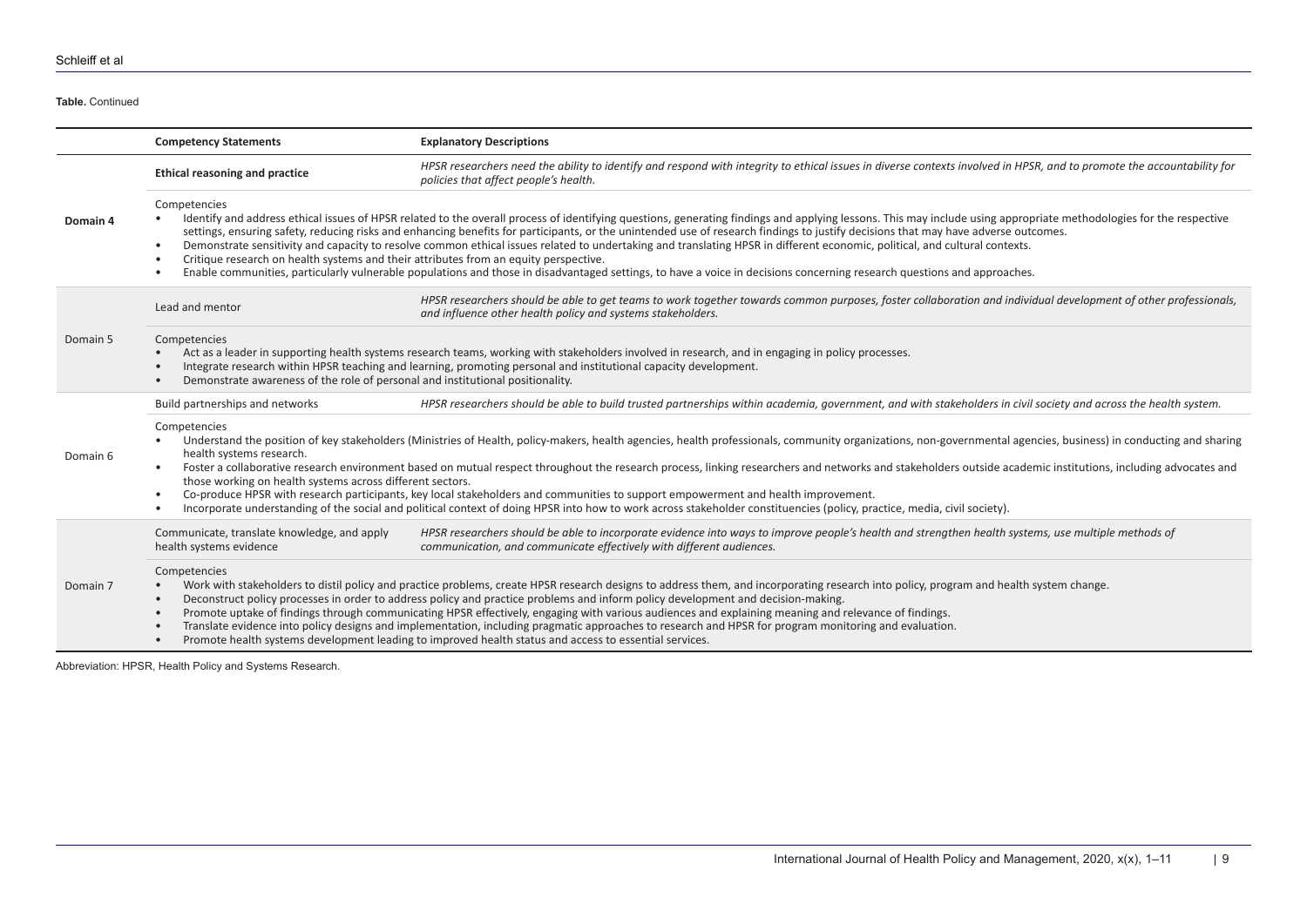in thinking and priorities, as did our deliberations at each stage in the study process. At stages one and two, we noticed the limited work specific to HPSR in this space, while also recognizing CHEPSAA's ground-breaking work on which we have aimed to build. In stage three, our consultations reinforced the demand for such a framework and enabled us to capture additional perspectives, including from teachers and public sector workers who want to enhance HPSR capacity across different contexts. In stage four, we identified that different groups of participants in the webinar and pre- and post-webinar surveys may have had different priorities, particularly regarding the role of leadership in HPSR. Research experts leading HPSR research and capacity building initiatives may be attributing more importance to the leadership of overall HPSR programmes in contrast to HSG members who may be focused on research/training in relation to specific areas of the framework.

Enthusiasm for the framework and recommendations to adapt and use it have been strong from early on in the development process. The final competency domains and the top-ranked sub-competencies for each domain were presented and discussed at the TWG's organized session at the Health Systems Research Symposium in Liverpool, United Kingdom in October 2018, receiving positive reception and thoughtful questions by participants. In addition, the draft framework was utilized to inform the development of a national training plan for HPSR in Malaysia supported by the WHO. The HPSR domains from November 2017 were considered during a process led by the Institute for Health Systems Research at the Ministry of Health of Malaysia in collaboration with London School of Hygiene and Tropical Medicine (LSHTM) and WHO which sought to develop a plan for a nation-wide HPSR training programme. The set of domains presented in this paper were used to develop HPSR competencies tailored to the national context of Malaysia. These domains are being used to further adapt the competencies and accelerate the development of HPSR in Malaysia and in the Western Pacific region through consultative processes with key stakeholders and communities in 2020-2021. The process will help to test the adaptability and versatility of the framework across different contexts.

Within a young and evolving field that includes a wide diversity of disciplines and contexts where research is being implemented, it can be important to develop competencies and training content for different audiences. The competency framework is not intended as a blueprint for HSPR training, but as a resource and benchmark which can underpin and enable the development of institution- and region-specific competencies as well as competencies with different thematic foci. Thus, the findings presented in this paper are not an end point, but rather a step in an ongoing process of developing an operational competency framework for the field of HPSR. It builds on the pioneering work by CHEPSAA as well as parallel efforts in the field of global public health.15,16,26 Overall, the findings suggest that we will need to consider capacity strengthening activities that leverage the particular strengths of HSG and other leading organizations and networks engaged in HPSR as a global society of people working in

HPSR in diverse settings around the world.

#### **Conclusion**

This paper argues that clearly identifying the skills and knowledge that pertain to HPSR and embedding these into a core competency set is critical to supporting HPSR capacity strengthening. While we propose a set of HPSR competencies derived through consensus building processes within key communities of practice, these are a reference point that should be adapted, implemented, and assessed to fit different country contexts. The field continues to evolve, but we believe this set of competencies can enable research leaders and educators to design and implement effective HPSR training that supports learners to produce stronger evidence, effectively engage in the entire cycle of research generation, and inform the strengthening of health systems.

#### **Acknowledgements**

This work was undertaken as a collaborative effort within the Thematic Working Group for Teaching and Learning Health Policy and Systems Research, HSG. We would like to thank all of the respondents who engaged in this participatory process – often multiple times during the study period. We appreciate the insightful perspectives, challenging questions, and commitment to helping achieve a product that will have value for the field. We also wish to thank the HSG secretariat and many Teaching and Learning Thematic Working Group members for their support and encouragement. Finally, we appreciate Professor Lucy Gilson's very helpful feedback and questions on an earlier version of the manuscript. The named authors alone are responsible for the views expressed in this publication.

#### **Ethical issues**

London School of Hygiene and Tropical Medicine (LSHTM) ethics committee reviewed and approved this study (LSHTM ethics ref: 14356/RR/8627).

#### **Competing interests**

Authors declare that they have no competing interests.

#### **Authors' contributions**

MJS, AR, and DB collected and analysed the data for this paper. MJS and DB wrote the first drafts of the manuscript. All co-authors had substantive inputs to drafts of the manuscript during at least two points in time. AR supported with editing and formatting of the manuscript.

#### **Authors' affiliations**

1 Department of International Health, Johns Hopkins Bloomberg School of Public Health, Baltimore, MD, USA. <sup>2</sup>University of Tennessee, Knoxville, TN, USA. 3 Ministry of Health, San José, Costa Rica. 4 School of Public Health, University of Costa Rica, San José, Costa Rica. <sup>5</sup>Center for Health Systems and Policy Research at GIMPA, Accra, Ghana. <sup>6</sup> London School of Hygiene and Tropical Medicine, London, UK.

#### **Supplementary files**

<span id="page-9-0"></span>[Supplementary file 1.](https://www.ijhpm.com/jufile?ar_sfile=46999) Pre- and Post-webinar Survey Questions.

#### **References**

- 1. Hogan DR, Stevens GA, Hosseinpoor AR, Boerma T. Monitoring universal health coverage within the Sustainable Development Goals: development and baseline data for an index of essential health services. *Lancet Glob Health*. 2018;6(2):e152-e168. doi:[10.1016/s2214-109x\(17\)30472-2](https://doi.org/10.1016/s2214-109x(17)30472-2)
- 2. Rasanathan K, Diaz T. Research on health equity in the SDG era: the urgent need for greater focus on implementation. *Int J Equity Health*.